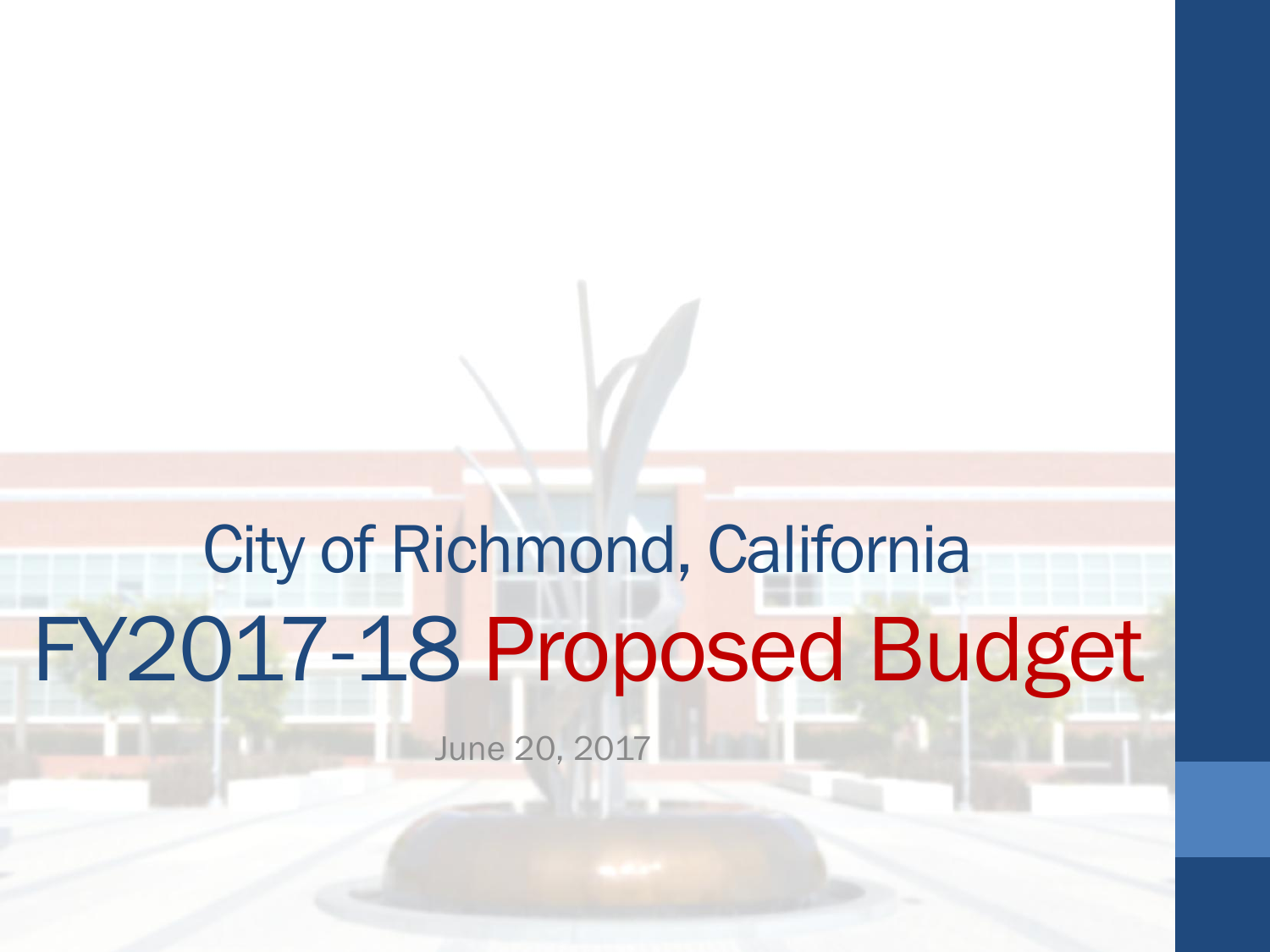## **Schedule**

| <b>Council Meeting Date</b>                                        | <b>Activity</b>                                                                                                                                                           |
|--------------------------------------------------------------------|---------------------------------------------------------------------------------------------------------------------------------------------------------------------------|
| May 2 <sup>nd</sup>                                                | Receive an overview of the first drafts of operating and capital budgets and establish<br>the process and schedule for City Council review and final approval.            |
| May 16th                                                           | Receive departmental presentations (summary level) regarding revenues and<br>expenditures.                                                                                |
| May 23rd                                                           | Continue to receive departmental presentations (summary level) regarding<br>$\bullet$<br>revenues and expenditures (as necessary following May 16 <sup>th</sup> meeting). |
|                                                                    | Receive a report and recommendations from the Council-directed budget<br>$\bullet$<br>committee of the City's bargaining units.                                           |
|                                                                    | Initiate City Council review and discussion of draft operating and capital budgets.<br>$\bullet$                                                                          |
| May 30th<br>(if deemed necessary following May 23rd<br>discussion) | Continue City Council review and discussion of draft operating and capital budgets.                                                                                       |
| June 6th                                                           | Continue City Council review and discussion of draft operating and capital<br>$\bullet$<br>budgets.                                                                       |
|                                                                    | Initiate the process to provide staff direction concerning additions and deletions<br>$\bullet$<br>from the budget.                                                       |
| June 20th                                                          | Conclude the process to provide staff direction concerning additions and deletions<br>from the budget.                                                                    |
| June 27th                                                          | Adopt the Fiscal Year 2017-18 Annual Operating Budget and Fiscal Years 2017-22<br>Five-Year Capital Improvement Budget.                                                   |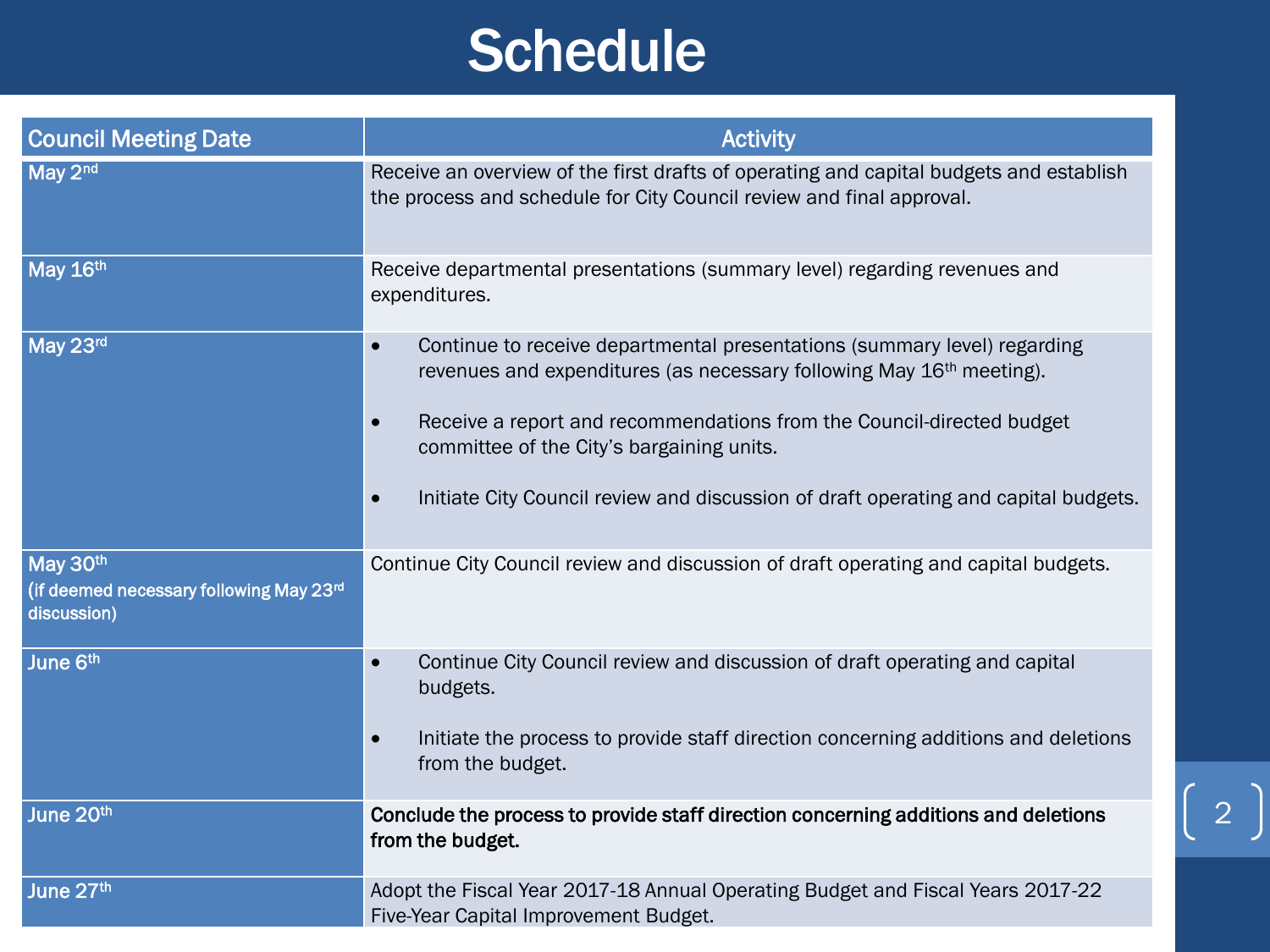#### Budget Overview

- Budget is balanced with a nominal surplus
- Budget provides a stable baseline for coming years despite challenges:
	- Average annual growth in the City's top three revenue sources averaged less than 1.5%
	- Property taxes remained below pre-recession levels until FY2016-17
	- Revenue growth has not kept pace with rising costs, especially pension-related costs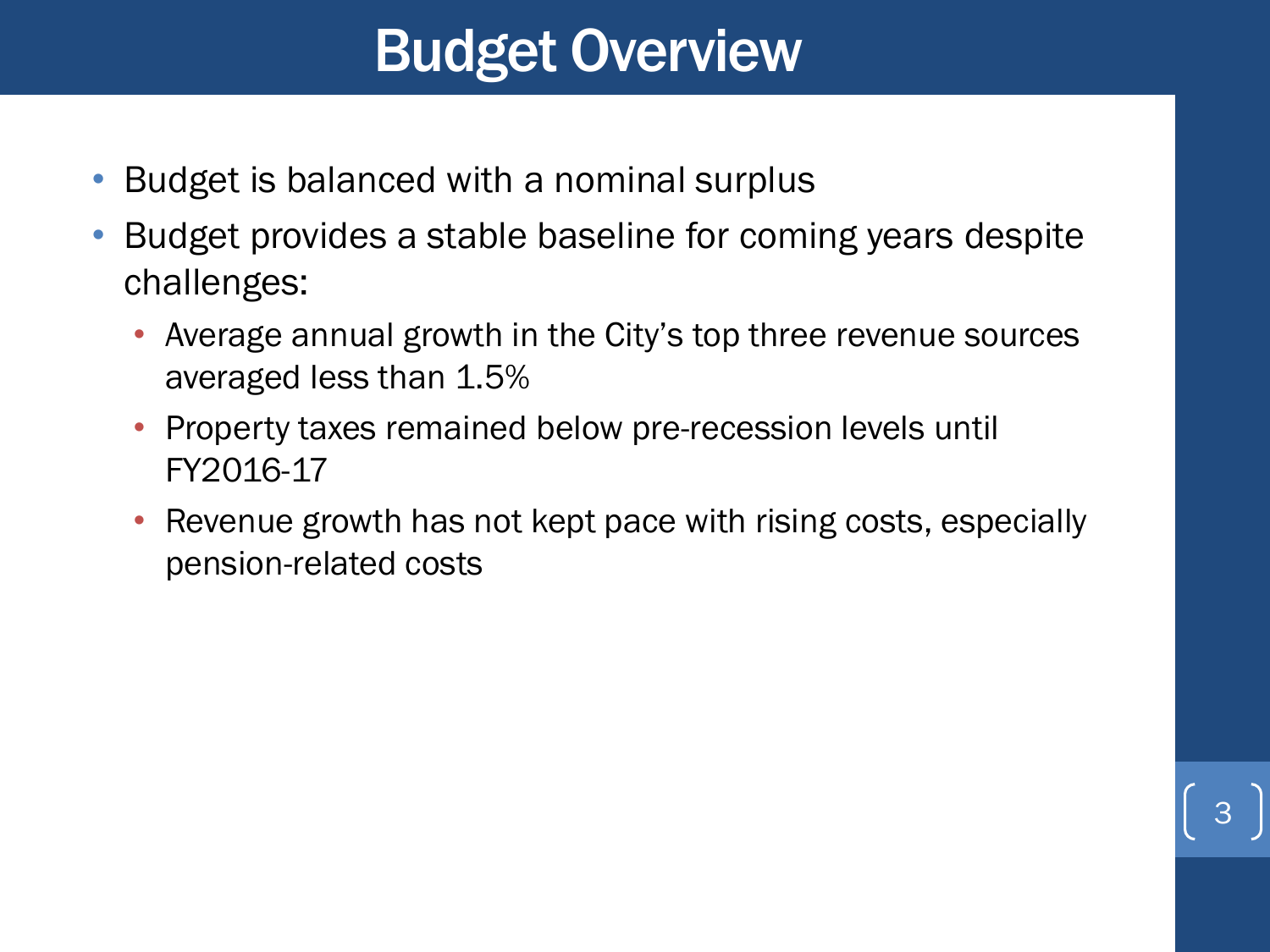# General Fund Revenue

|                             | FY2016-17<br><b>Revised Budget</b> | FY2017-18<br><b>Proposed Budget</b> | % change  |
|-----------------------------|------------------------------------|-------------------------------------|-----------|
| <b>Property Taxes</b>       | 37,296,608                         | 38,782,023                          | 4.0%      |
| Sales & Use Tax             | 40,906,608                         | 42,299,235                          | 3.4%      |
| <b>Utility Users Tax</b>    | 44,657,538                         | 45,916,543                          | 2.8%      |
| <b>Other Taxes</b>          | 10,802,864                         | 11,593,174                          | 7.3%      |
| Licenses, Permits & Fees    | 5,663,753                          | 8,414,290                           | 48.6%     |
| <b>Charges for Services</b> | 3,345,295                          | 3,627,454                           | 8.4%      |
| Grants                      | 3,214,918                          | 1,392,476                           | $-56.7%$  |
| <b>Other Revenue</b>        | 2,342,245                          | 2,108,861                           | $-10.0\%$ |
| <b>Transfers In</b>         | 4,068,506                          | 6,212,080                           | 52.7%     |
| <b>Total Revenue</b>        | 152,298,334                        | 160,346,136                         | 5.3%      |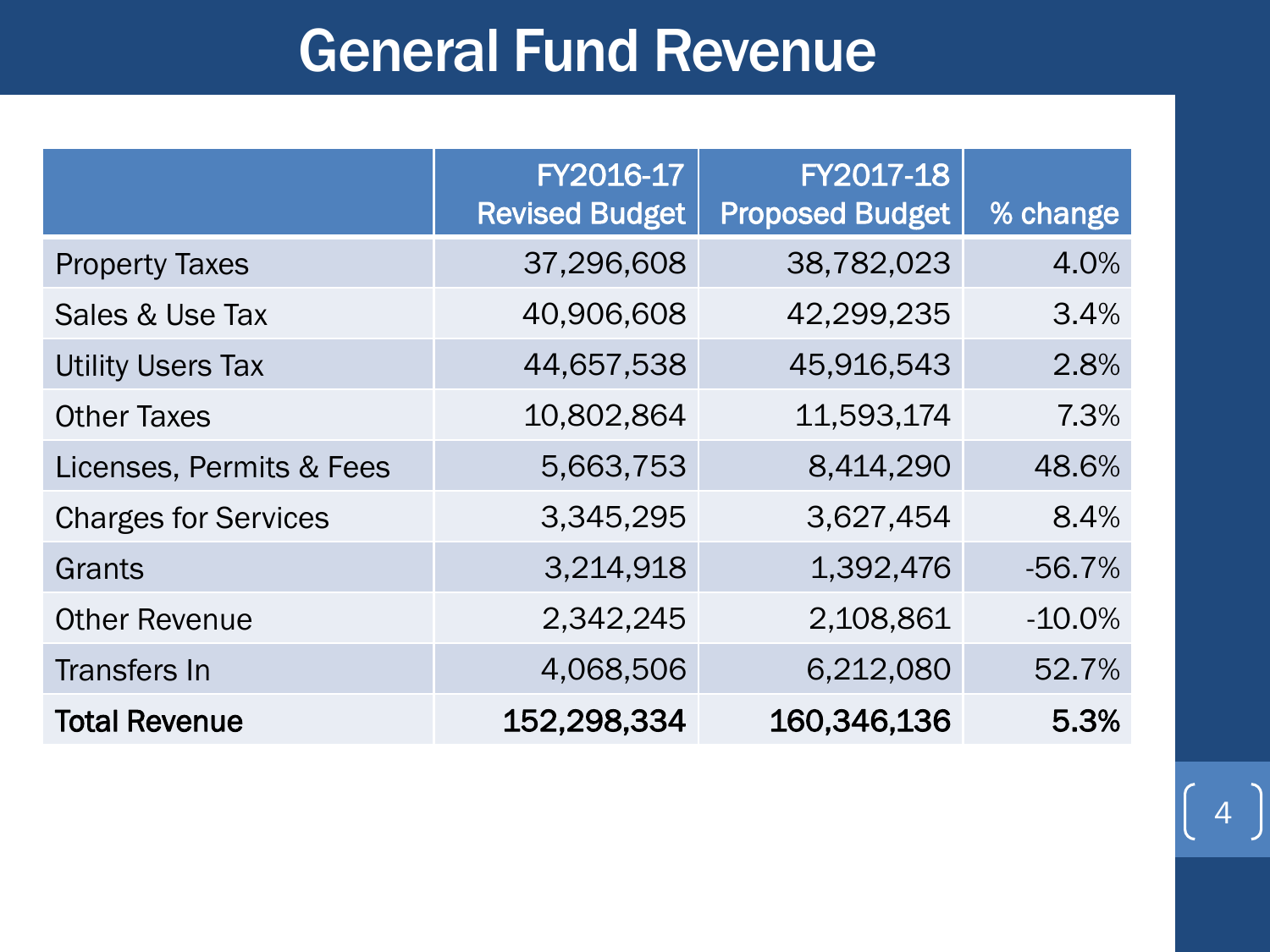#### General Fund Expenditures

|                                          | FY2016-17<br><b>Revised Budget</b> | FY2017-18<br><b>Proposed Budget</b> | % change |
|------------------------------------------|------------------------------------|-------------------------------------|----------|
| <b>Salaries</b>                          | 69,848,556                         | 70,856,333                          | 1.4%     |
| <b>Benefits</b>                          | 44,962,522                         | 49,762,965                          | 10.7%    |
| <b>Professional &amp; Admin Services</b> | 9,631,370                          | 8,692,899                           | $-9.7%$  |
| <b>Other Operating</b>                   | 6,933,230                          | 7,990,888                           | 15.3%    |
| <b>Utilities</b>                         | 3,278,878                          | 3,377,559                           | 3.0%     |
| <b>Cost Pool</b>                         | 15,857,586                         | 16,249,385                          | 2.5%     |
| <b>Debt Service Expenditures</b>         | 1,213,080                          | 1,249,533                           | 3.0%     |
| <b>A87 Cost Plan Reimbursement</b>       | $-5,895,770$                       | $-4,433,155$                        | $-24.8%$ |
| <b>Transfers Out</b>                     | 6,277,632                          | 6,599,286                           | 5.1%     |
| <b>Total Expenditures</b>                | 152,107,084                        | 160,345,694                         | 5.4%     |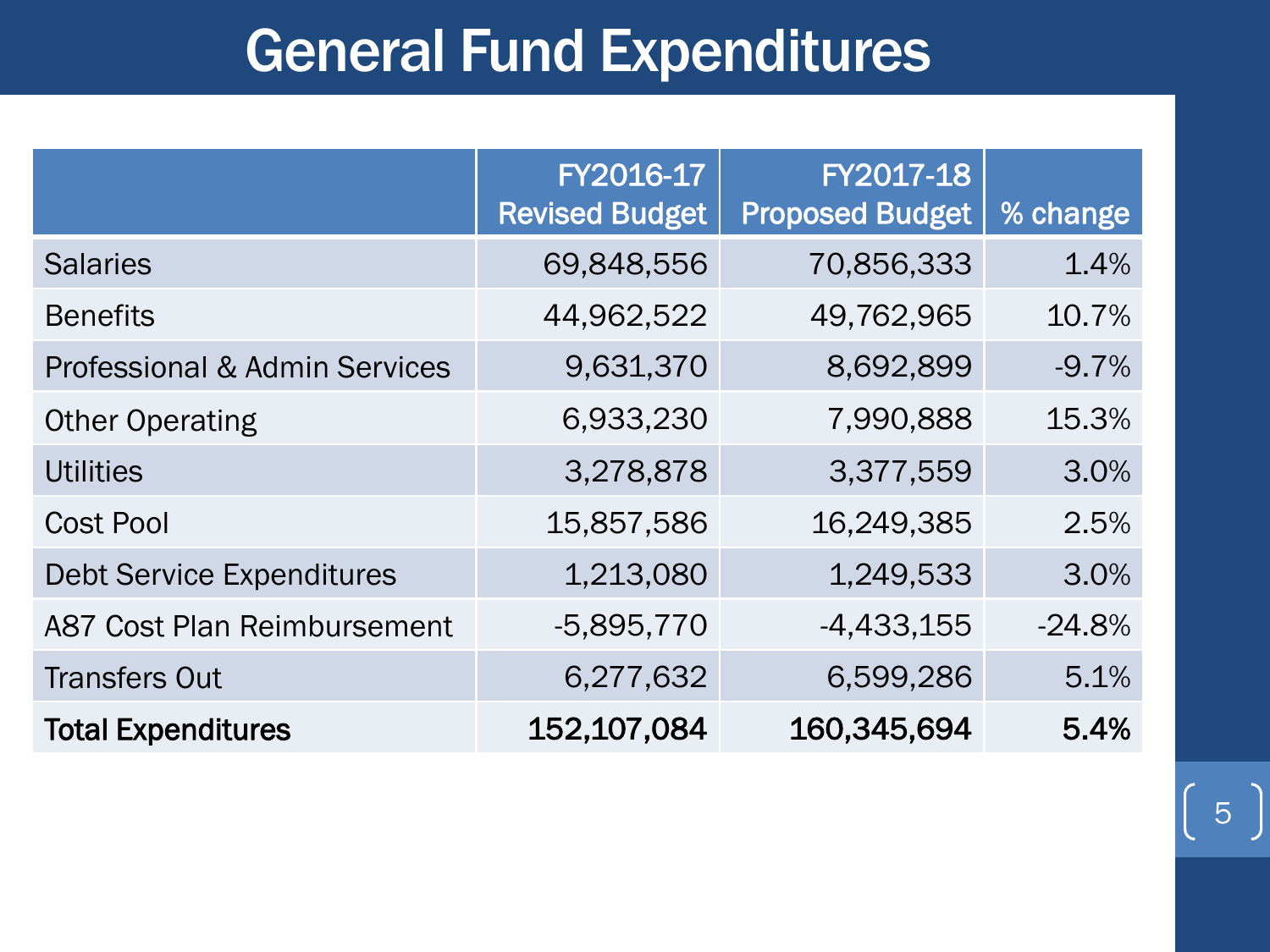#### General Fund Adjustments

| Draft Budget-May 2, 2017:            |             |  |  |
|--------------------------------------|-------------|--|--|
| <b>Total Revenues</b>                | 159,059,209 |  |  |
| <b>Total Expenses</b>                | 159,924,737 |  |  |
| Net Surplus/(Deficit)                | (865, 528)  |  |  |
| <b>Revenue Adjustments:</b>          |             |  |  |
| Library                              | 23,800      |  |  |
| Police                               | (191,000)   |  |  |
| Non-Departmental                     | 1,454,127   |  |  |
| <b>Total Revenue Adjustments</b>     | 1,286,927   |  |  |
| <b>Expenditure Adjustments:</b>      |             |  |  |
| Capital Improvement                  | 75,000      |  |  |
| <b>City Attorney</b>                 | 43,065      |  |  |
| <b>City Manager</b>                  | 239,300     |  |  |
| <b>Community Services</b>            | 30,000      |  |  |
| Fire                                 | (494, 257)  |  |  |
| <b>Human Resources</b>               | 5,629       |  |  |
| Library                              | 250,000     |  |  |
| Police                               | (197, 578)  |  |  |
| Non-Departmental                     | 500,000     |  |  |
| <b>Total Expenditure Adjustments</b> | 451,159     |  |  |
|                                      |             |  |  |
| Net Surplus/(Deficit)                | (29, 671)   |  |  |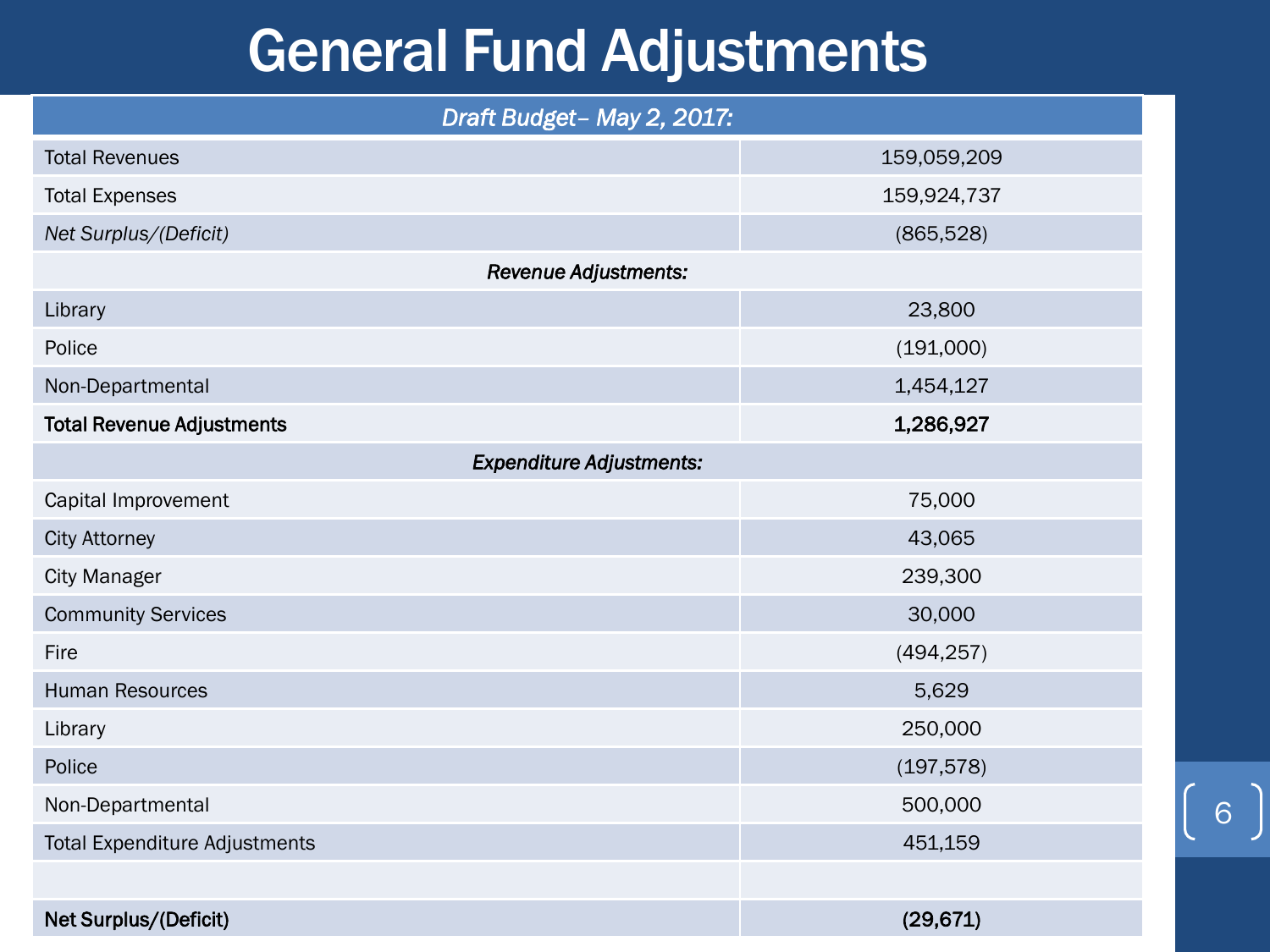#### General Fund Adjustments

| Draft Budget- June 6, 2017:             |             |  |  |
|-----------------------------------------|-------------|--|--|
| <b>Total Revenues</b>                   | 160,346,136 |  |  |
| <b>Total Expenses</b>                   | 160,375,896 |  |  |
| Net Surplus/(Deficit)                   | (29, 760)   |  |  |
| <b>Revenue Adjustments:</b>             |             |  |  |
| <b>Total Revenue Adjustments</b>        | ۰           |  |  |
| <b>Expenditure Adjustments:</b>         |             |  |  |
| Infrastructure Maintenance & Operations | 100,000     |  |  |
| <b>Office of Neighborhood Safety</b>    | (31, 756)   |  |  |
| Police                                  | (109, 347)  |  |  |
| Non-Departmental                        | 10,900      |  |  |
| <b>Total Expenditure Adjustments</b>    | (30, 203)   |  |  |
|                                         |             |  |  |
| Net Surplus/(Deficit)                   | 442         |  |  |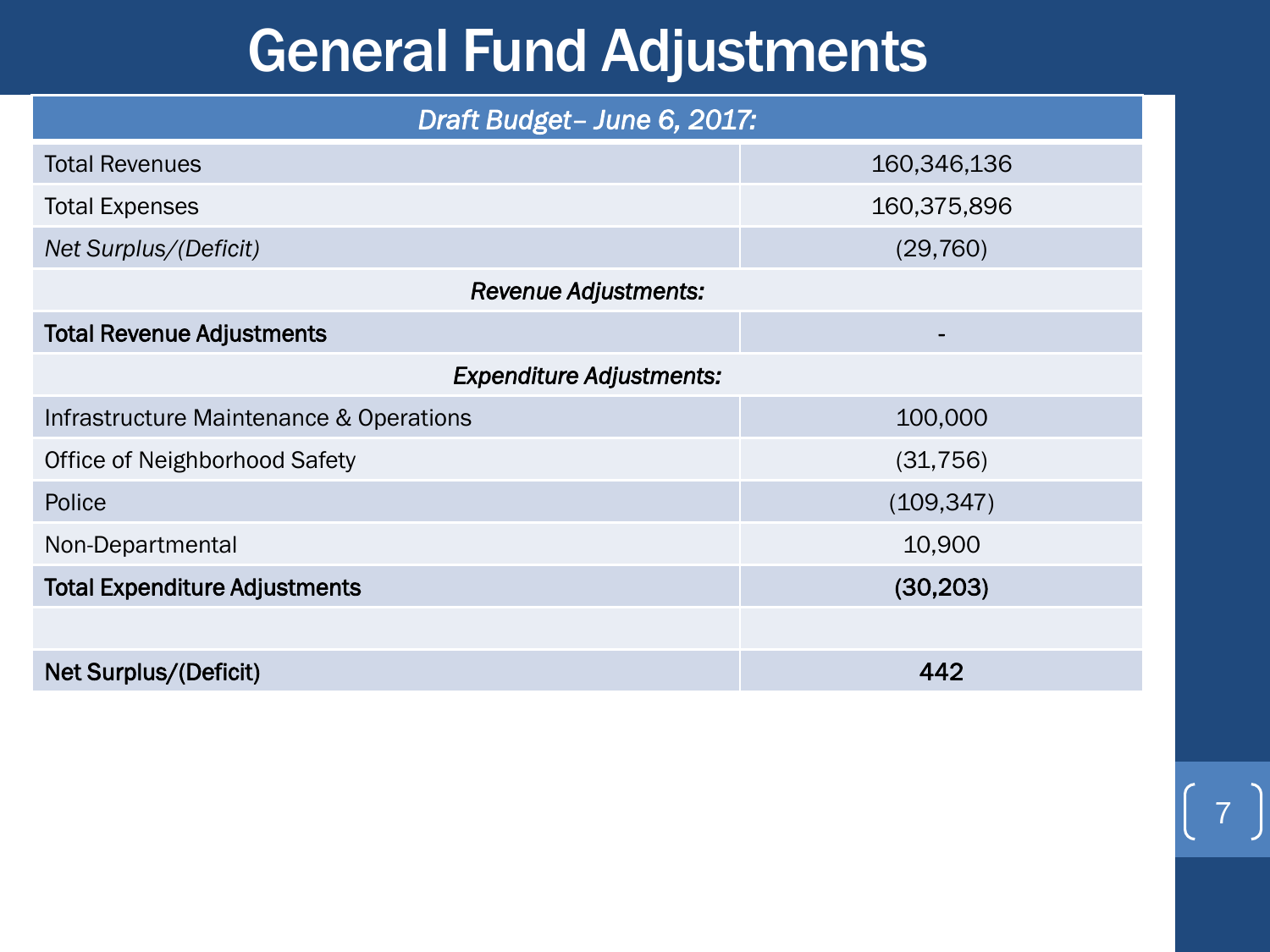# General Fund Summary

|                           | FY2016-17<br><b>Revised Budget</b> | FY2017-18<br><b>Proposed Budget</b> | <b>% change</b> |
|---------------------------|------------------------------------|-------------------------------------|-----------------|
| <b>Total Revenue</b>      | 152,298,334                        | 160,346,136                         | 5.3%            |
| <b>Total Expenditures</b> | 152,107,084                        | 160,345,694                         | 5.4%            |
| Surplus/(Deficit)         | 191,250                            | 442                                 |                 |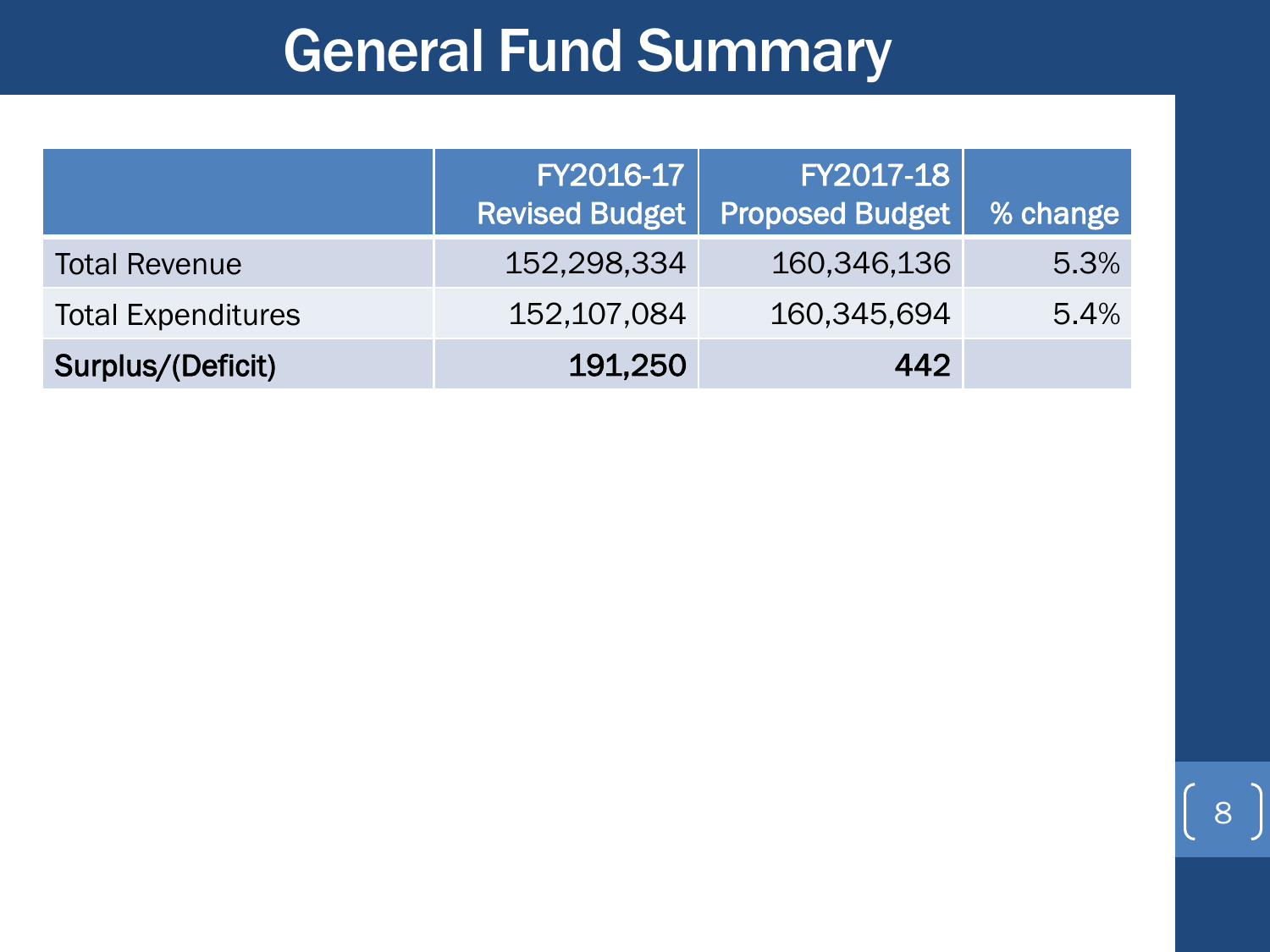#### Total Revenue Budget: \$ 295.8 million

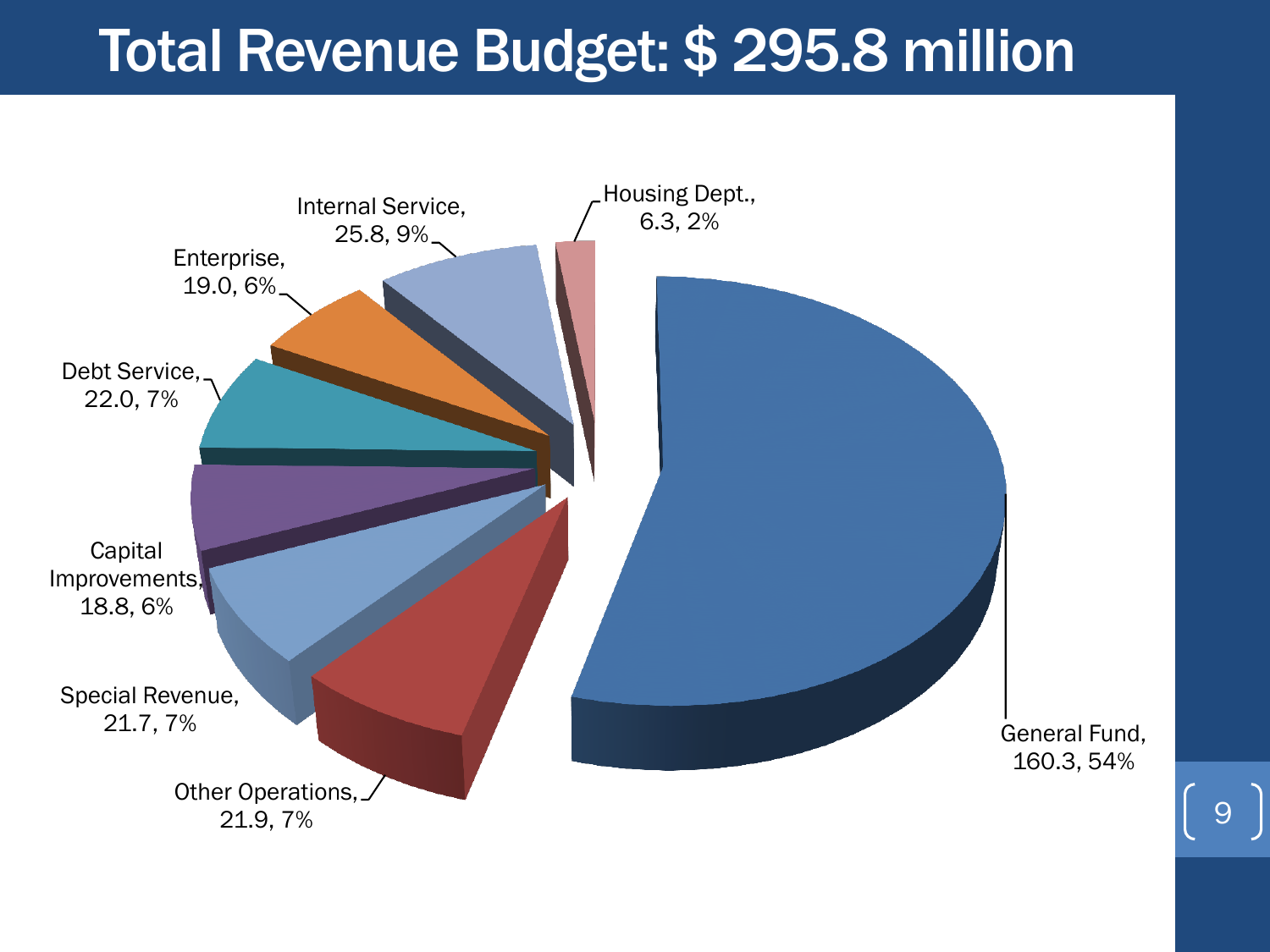### Total Expenditure Budget: \$317.4 million